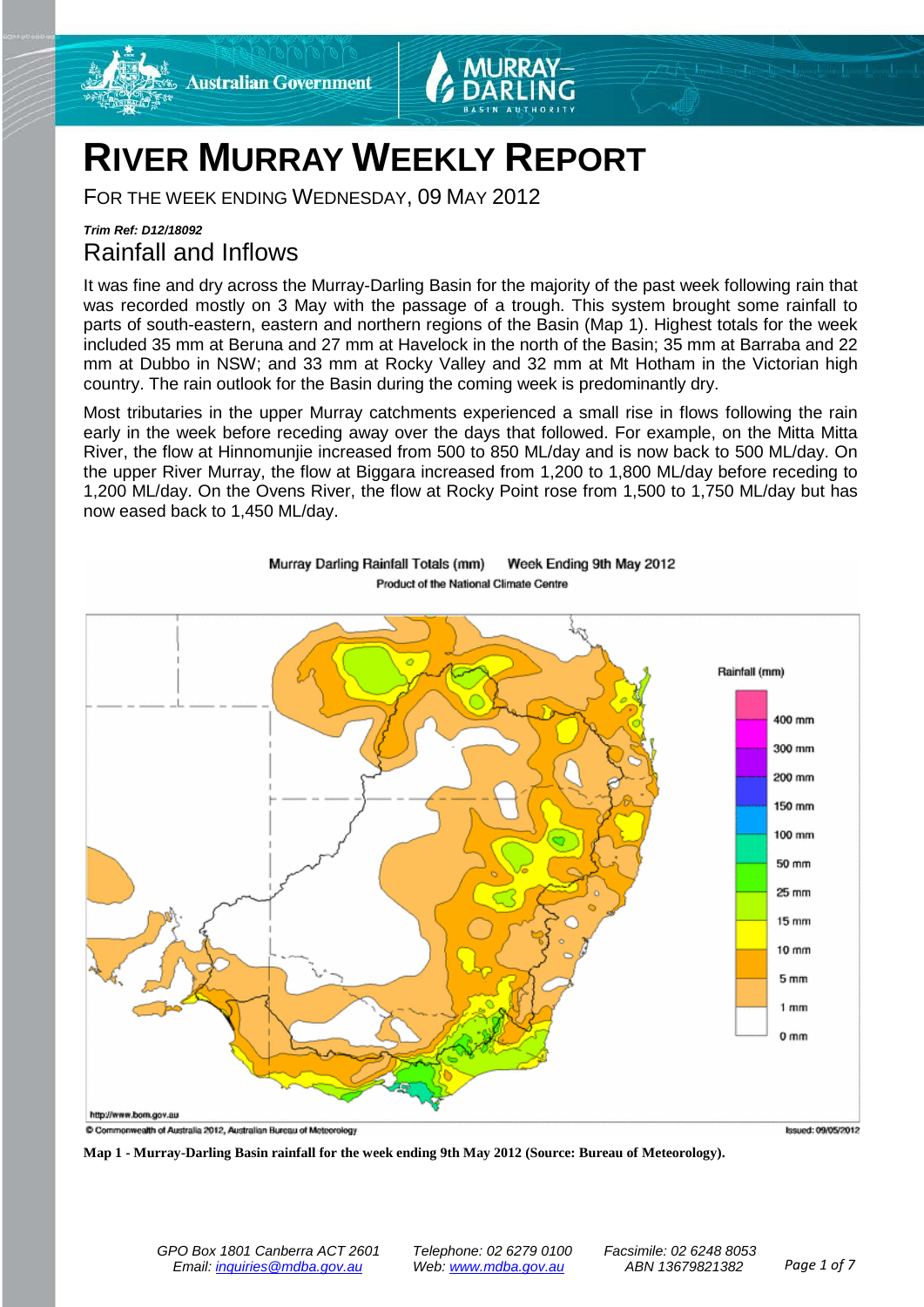

MDBA active storage increased again this week, rising by 104 GL to 7,520 GL (87%). At Dartmouth Reservoir, the storage volume increased by 9 GL to 3,209 GL (83% capacity). The release remains at the normal minimum of 200 ML/day. At Hume Reservoir, the storage volume increased by 17 GL to 2,626 GL (87% capacity). The release from Hume Dam was increased slightly during the mid part of the week in response to the dry weather and slightly higher late season irrigation demands. The current target downstream of the dam is 7,300 ML/day at Doctors Point, however with irrigation diversions at the main extraction points scheduled to drop away as the season draws to an end, releases at Hume can be expected to be decreased in the coming days.

At Lake Mulwala, the pool level is currently 124.67 m AHD or 23 cm below full supply. Diversions have averaged 3,500 ML/day at Mulwala Canal and 600 ML/day at the Yarrawonga Main Channel. Irrigation diversions from the lake are expected to be completed for the season by the end of next week. Release from Yarrawonga Weir is currently 6,000 ML/day and is expected to be decreased by about 300 ML/day over the coming days.

At the Edward River and Gulpa Creek offtakes, diversions have reduced slightly over the past week. A further reduction in flow towards the seasonal minimums will take place over the next few weeks if dry conditions persist. At Stevens Weir, the pool level is currently 4.67 m and the downstream flow is 1,500 ML/day. The release is broadly expected to decrease over the coming weeks although small temporary rises in flow may occur as the end of season drainage of irrigation channels results in return flows back to the river. Further downstream, flows continue to recede on all gauges along the lower Edward-Wakool system. At Kyalite, the flow has dropped back to around 5,000 ML/day.

On the Goulburn River, the flow at McCoys has remained above 6,000 ML/day for most of the week, however a recession in flows has now been observed and, without reasonable rainfall, the flow should continue to fall away over the coming week. At Torrumbarry Weir, the flow dipped below 10,000 ML/day mid-week as expected, however the river has since increased to a flow of 10,200 ML/day with the addition of higher flow from the Goulburn. The flow is now expected to drop back towards 9,000 ML/day with National Channel diversions increasing to 3,100 ML/day before the irrigation season finishes next week.

On the Murrumbidgee River, the flow at Balranald has continued to fall away after the recent flood peak. The current flow is 18,000 ML/day and should be below 15,000 ML/day sometime next week.

At Euston, the Murray continues to recede slowly, with the current flow at 34,200 ML/day. Flows below 30,000 ML/day are not expected until the middle of next week.

On the Darling River, flows continue to fall away upstream of Menindee Lakes. At Bourke, the flow has now receded for about 9 weeks since the 237,000 ML/day flood peak in early March. The current flow is now 3,600 ML/day and with conditions typically staying dry in the northern Basin during the winter months, the flow should continue to slowly drop away. At Menindee Lakes, inflows have held on well as flood water drains back in off the Darling River and Talyawalka Creek flood plains. Average inflows during the week decreased from 49,000 to 35,000 ML/day and will continue falling away over the coming weeks. The combined volume of the lakes increased by a further 82 GL this week, and the total storage of 2,009 GL (116%) is just below the full surcharge level. Release from Menindee (measured at Weir 32) has been held at around 19,000 ML/day, but may be decreased during the coming week if the inflow recession allows.

Downstream on the lower Darling, the flow at Burtundy has remained steady at just under 20,000 ML/day throughout the week at what appears to be a broad peak. For further information on the flood operations at Menindee Lakes, please refer to the NSW Office of Water website [\(www.water.nsw.gov.au\)](http://www.water.nsw.gov.au/) with details available at

[http://www.water.nsw.gov.au/Water-management/Water-availability/Flood-management/.](http://www.water.nsw.gov.au/Water-management/Water-availability/Flood-management/)

At Wentworth, flows have also remained steady during the week and the pool level is 21 cm above the normal operating level. The flow is currently just under 58,000 ML/day, but has begun what is expected to be a long recession over coming weeks. Downstream at Lock 9, essential maintenance,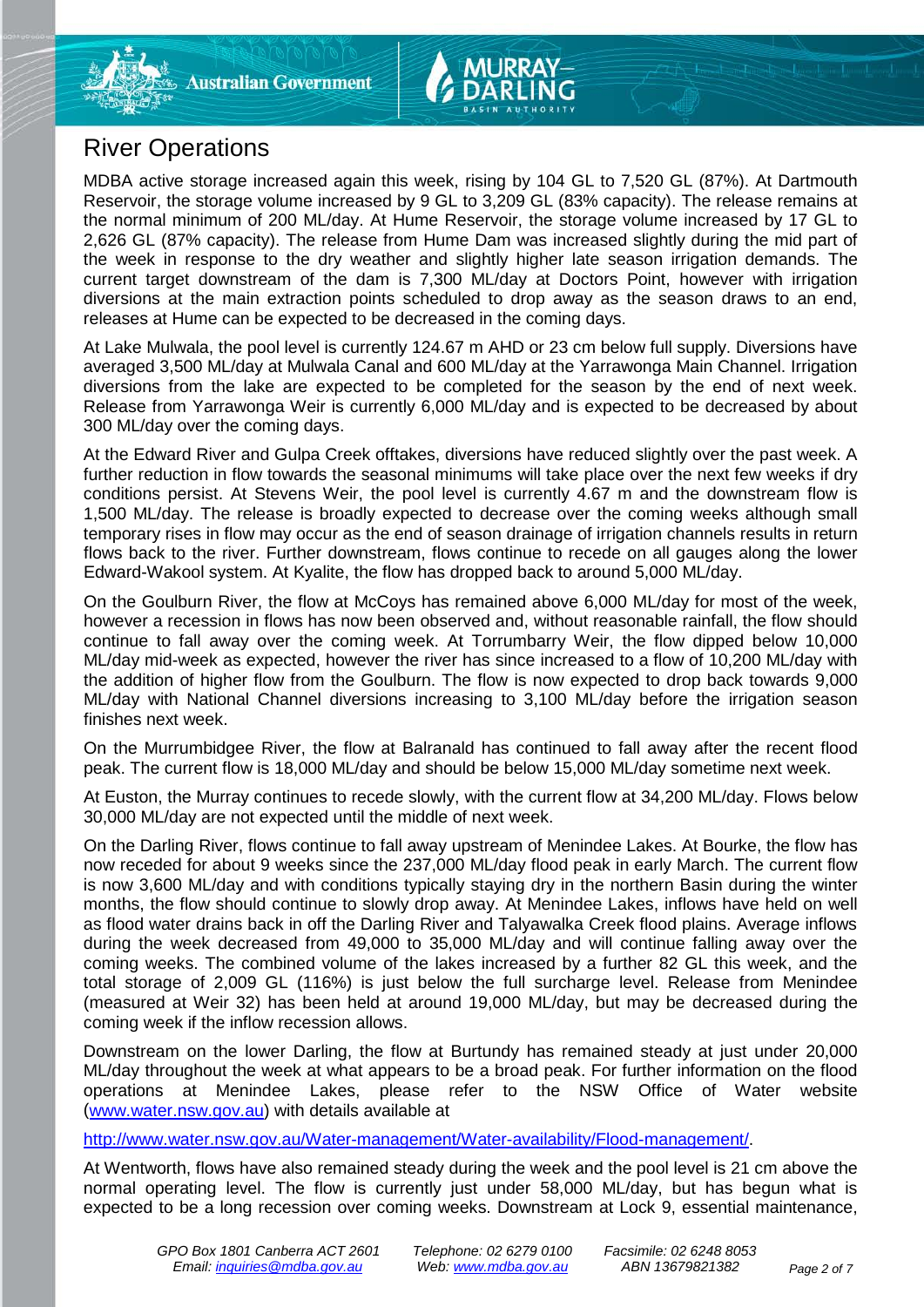

scheduled to begin on 21 May will result in the lock being closed for 12 weeks. (See the attached media release for further details).

At Lake Victoria, the storage volume decreased by 4 GL to 350 GL (52%) and the flow to South Australia averaged 55,000 ML/day.

Downstream at Lock 1, the flow remains above 50,000 ML/day delivering high inflows to the Lower Lakes and into the Coorong. At the Barrages, operations continue to pass high flows, whilst managing short periods of reverse head (when downstream level due to tide and storm surge may exceed upstream level). There were high tides again over the last week, however favourable weather conditions meant a number of Barrage gates at Goolwa and Mundoo could be left opened, with gates at Mundoo closed down for a few hours on several days during high tide. Lake levels remained relatively steady with the 5 day average level for Lake Alexandrina at 0.71 m AHD. Forecast weather and swell conditions mean gates at Goolwa and Mundoo may be closed for several days this week.

**For media inquiries contact the Media Officer on 02 6279 0141**

DAVID DREVERMAN Executive Director, River Management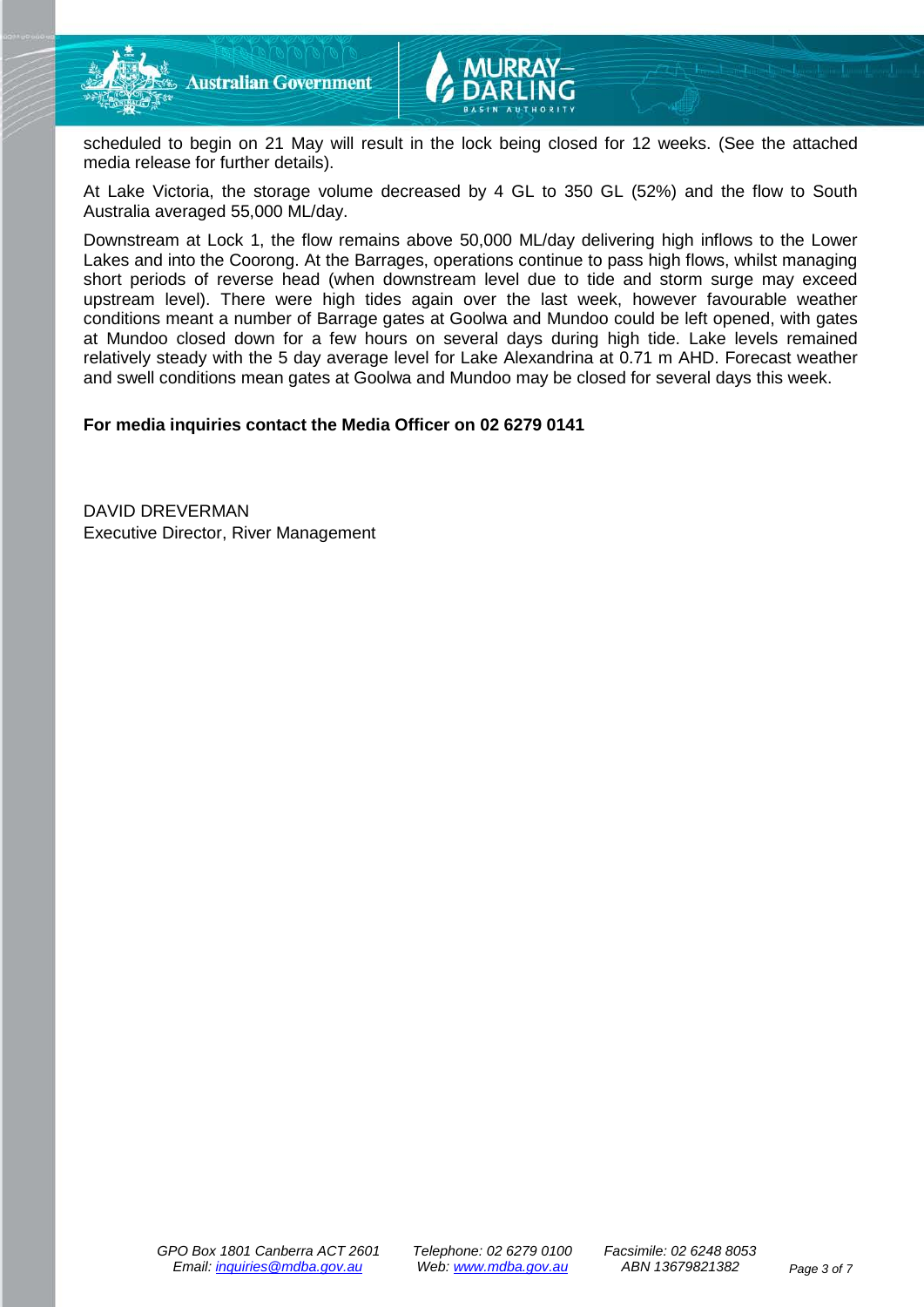



#### Water in Storage **Water in Storage Week ending Wednesday 09 May 2012**

| <b>MDBA Storages</b>             | Full<br>Supply<br>Level | <b>Full Supply</b><br>Volume | Current<br>Storage<br>Level | Current<br>Storage |      | Dead<br>Storage | Active<br>Storage | Change in<br>Total<br>Storage<br>for the<br>Week |
|----------------------------------|-------------------------|------------------------------|-----------------------------|--------------------|------|-----------------|-------------------|--------------------------------------------------|
|                                  | $(m$ AHD)               | (GL)                         | (m AHD)                     | (GL)               | %    | (GL)            | (GL)              | (GL)                                             |
| Dartmouth Reservoir              | 486.00                  | 3856                         | 475.57                      | 3 2 0 9            | 83%  | 71              | 3 1 3 8           | $+9$                                             |
| Hume Reservoir                   | 192.00                  | 3 0 0 5                      | 190.04                      | 2626               | 87%  | 23              | 2603              | $+17$                                            |
| Lake Victoria                    | 27.00                   | 677                          | 24.05                       | 350                | 52%  | 100             | 250               | $-4$                                             |
| Menindee Lakes                   |                         | 1 731*                       |                             | 2 0 0 9            | 116% | $(480 \#)$      | 529               | $+82$                                            |
| <b>Total</b>                     |                         | 9 2 6 9                      |                             | 8 1 9 4            | 88%  | $ -$            | 7 5 20            | $+104$                                           |
| <b>Total Active MDBA Storage</b> |                         |                              |                             |                    |      |                 | $87\%$ ^          |                                                  |

#### **Major State Storages**

| <b>Burrinjuck Reservoir</b> | 026     | 963   | 94% |     | 960  |       |
|-----------------------------|---------|-------|-----|-----|------|-------|
| <b>Blowering Reservoir</b>  | 631     | 527   | 94% | 24  | 503  |       |
| Eildon Reservoir            | 3 3 3 4 | 2 802 | 84% | 100 | 2702 | $-25$ |

\* Menindee surcharge capacity – 2050 GL \*\* All Data is rounded to nearest GL \*\*

# NSW takes control of Menindee Lakes when storage falls below 480 GL, and control reverts to MDBA when storage next reaches 640 GL ^ % of total active MDBA storage

**Snowy Mountains Scheme Snowy diversions for week ending 08 May 2012** 

| <b>Storage</b>         | <b>Active Storage</b><br>(GL) | Weekly Change<br>(GL) | Diversion (GL)   | This Week | From 1 May<br>2012 |
|------------------------|-------------------------------|-----------------------|------------------|-----------|--------------------|
| Lake Eucumbene - Total | 2481                          | n/a                   | Snowy-Murray     | $+34$     | 35                 |
| Snowy-Murray Component | 886                           | n/a                   | Tooma-Tumut      | +5        |                    |
| <b>Target Storage</b>  | 290                           |                       | Net Diversion    | 29        | 30                 |
|                        |                               |                       | Murray 1 Release | $+32$     | 36                 |

#### **Major Diversions from Murray and Lower Darling (GL) \***

| <b>New South Wales</b>    | This Week | From 1 July<br>2011 | Victoria                        | This Week | From 1<br><b>July 2011</b> |
|---------------------------|-----------|---------------------|---------------------------------|-----------|----------------------------|
| Murray Irrig. Ltd (Net)   | 19.3      | 1055                | Yarrawonga Main Channel (net)   | 2.7       | 198                        |
| Wakool Sys Allowance      | 0.0       | 22                  | Torrumbarry System + Nyah (net) | 13.9      | 529                        |
| Western Murray Irrigation | 0.2       | 21                  | Sunraysia Pumped Districts      | 0.3       | 88                         |
| Licensed Pumps            | 1.8       | 183                 | Licensed pumps - GMW (Nyah+u/s) | 2.4       | 54                         |
| Lower Darling             | 7.0       | 280                 | Licensed pumps - LMW            | 1.2       | 261                        |
| <b>TOTAL</b>              | 28.3      | 1561                | TOTAL                           | 20.5      | 1130                       |

\* Figures derived from estimates and monthly data. Please note that not all data may have been available at the time of creating this report. \*\* All data above is rounded to nearest 100 ML for weekly data and nearest GL for cumulative data\*\*

#### **Flow to South Australia (GL)**

| Flow to South Australia (GL)<br>* Flow to SA will be greater than entitlement for<br>April due to Unregulated Flows and Additional<br>Dilution Flow. | Entitlement this month<br>Flow this week<br>Flow so far this month | $93.0*$<br>385.3<br>492.8 | (55 000 ML/day) |
|------------------------------------------------------------------------------------------------------------------------------------------------------|--------------------------------------------------------------------|---------------------------|-----------------|
|                                                                                                                                                      | Flow last month                                                    | 1.778.8                   |                 |
| $\frac{1}{2}$<br>0.11111001                                                                                                                          |                                                                    |                           |                 |

#### **Salinity (EC) (microSiemens/cm at 25o C)**

|                         | Current | Average over the last week | Average since 1 August 2011 |
|-------------------------|---------|----------------------------|-----------------------------|
| Swan Hill               | 90      | 110                        | 130                         |
| Euston                  | 180     | 190                        | 140                         |
| <b>Red Cliffs</b>       | 190     | 190                        | 160                         |
| Merbein                 | 160     | 160                        | 140                         |
| Burtundy (Darling)      | 300     | 300                        | 350                         |
| Lock 9                  | 220     | 220                        | 190                         |
| Lake Victoria           | 250     | 230                        | 220                         |
| Berri                   | 260     | 260                        | 250                         |
| Waikerie                |         |                            |                             |
| Morgan                  | 290     | 280                        | 280                         |
| Mannum                  |         | 200                        | 410                         |
| Murray Bridge           | 350     | 330                        | 350                         |
| Milang (Lake Alex.)     | 590     | 650                        | 550                         |
| Poltalloch (Lake Alex.) | 270     | 290                        | 350                         |
| Meningie (Lake Alb.)    | 4670    | 4670                       | 5 0 1 0                     |
| Goolwa Barrages         | 450     | 420                        | 1470                        |

*GPO Box 1801 Canberra ACT 2601 Telephone: 02 6279 0100 Facsimile: 02 6248 8053 Email: [inquiries@mdba.gov.au](mailto:inquiries@mdba.gov.au) Web: [www.mdba.gov.au](http://www.mdba.gov.au/) ABN 13679821382 Page 4 of 7*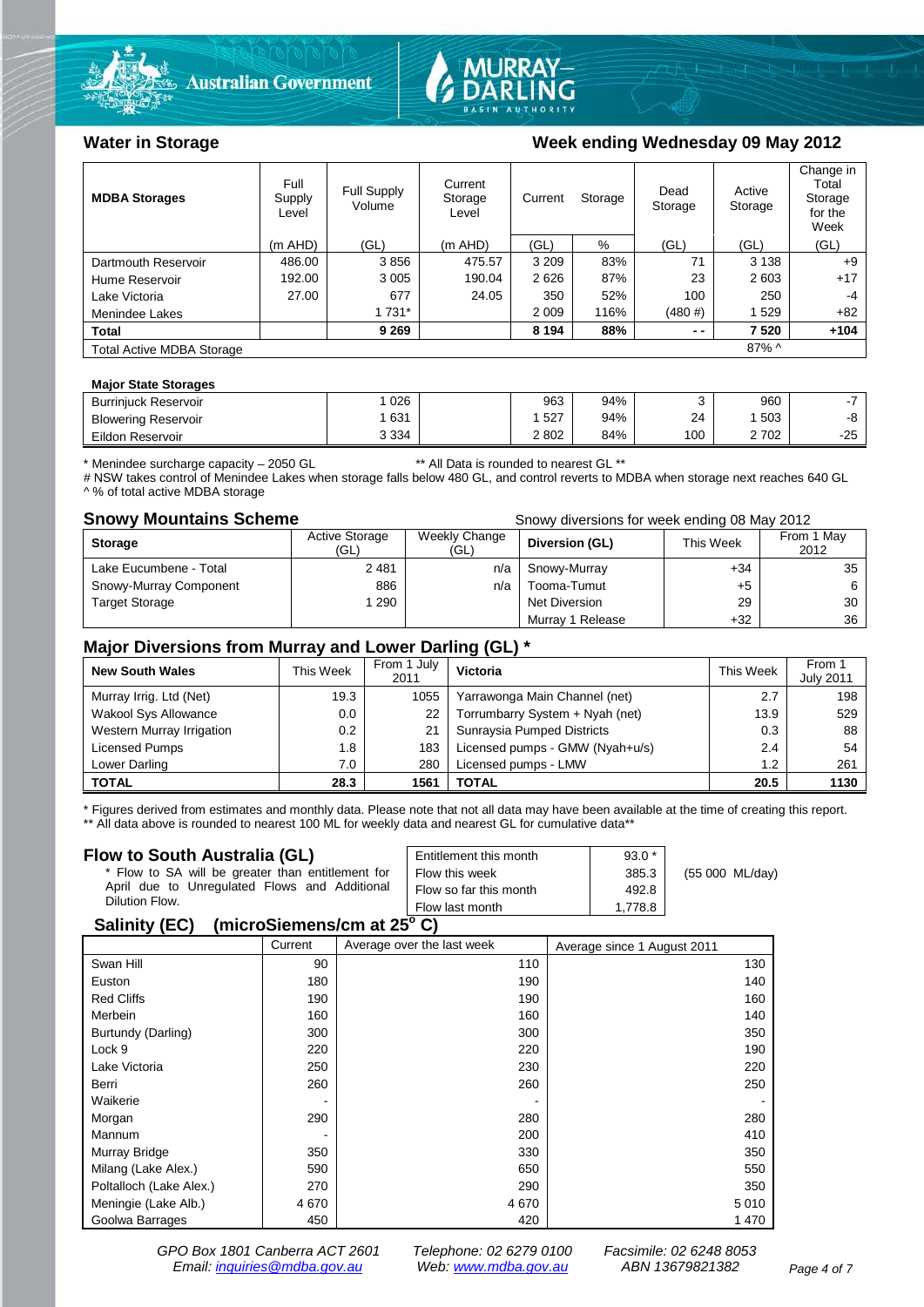



#### River Levels and Flows **Week ending Wednesday 09 May 2012**

|                                  | Minor Flood<br>Stage | Gauge    | Height  | Flow     | Trend | Average Flow<br>this Week | Average<br>Flow last<br>Week |
|----------------------------------|----------------------|----------|---------|----------|-------|---------------------------|------------------------------|
| <b>River Murray</b>              | (m)                  | local(m) | (m AHD) | (ML/day) |       | (ML/day)                  | (ML/day)                     |
| Khancoban                        |                      |          |         | 3 2 1 0  | F     | 5850                      | 3 2 7 0                      |
| Jingellic                        | 4.0                  | 1.89     | 208.41  | 6 0 5 0  | F     | 8 4 9 0                   | 4 6 8 0                      |
| Tallandoon (Mitta Mitta River)   | 4.2                  | 1.49     | 218.38  | 660      | S     | 710                       | 710                          |
| Heywoods                         | 5.5                  | 2.32     | 155.95  | 6790     | F     | 6990                      | 7 0 9 0                      |
| <b>Doctors Point</b>             | 5.5                  | 2.40     | 150.87  | 7870     | S     | 8 2 8 0                   | 8700                         |
| Albury                           | 4.3                  | 1.37     | 148.81  |          |       |                           |                              |
| Corowa                           | 3.8                  | 2.11     | 128.13  | 8 4 9 0  | F     | 8 5 9 0                   | 8 1 1 0                      |
| Yarrawonga Weir (d/s)            | 6.4                  | 1.11     | 116.15  | 6 0 0 0  | F     | 6680                      | 7570                         |
| Tocumwal                         | 6.4                  | 1.83     | 105.67  | 6690     | F     | 7 100                     | 7630                         |
| Torrumbarry Weir (d/s)           | 7.3                  | 3.15     | 81.70   | 10 210   | S     | 10 090                    | 10 440                       |
| Swan Hill                        | 4.5                  | 1.75     | 64.67   | 8 4 0 0  | F     | 8780                      | 8 1 3 0                      |
| <b>Wakool Junction</b>           | 8.8                  | 5.08     | 54.20   | 17 480   | F     | 18 4 20                   | 20 000                       |
| Euston Weir (d/s)                | 8.8                  | 4.60     | 46.44   | 34 200   | F     | 36 110                    | 37 640                       |
| Mildura Weir (d/s)               |                      |          |         |          |       |                           |                              |
| Wentworth Weir (d/s)             | 7.3                  | 6.08     | 30.84   | 57 800   | S     | 58 230                    | 56 600                       |
| <b>Rufus Junction</b>            |                      | 7.11     | 24.04   | 55 050   | S     | 55 050                    | 55 780                       |
| Blanchetown (Lock 1 d/s)         | $\blacksquare$       | 3.31     |         | 53 400   | S     | 53 590                    | 52 770                       |
|                                  |                      |          |         |          |       |                           |                              |
| <b>Tributaries</b>               |                      |          |         |          |       |                           |                              |
| Kiewa at Bandiana                | 2.7                  | 1.30     | 154.53  | 990      | R     | 1 1 1 0                   | 1 400                        |
| Ovens at Wangaratta              | 11.9                 | 8.45     | 146.13  | 1780     | R     | 1780                      | 1570                         |
| Goulburn at McCoys Bridge        | 9.0                  | 4.26     | 95.68   | 6490     | F     | 6 3 6 0                   | 5 5 3 0                      |
| Edward at Stevens Weir (d/s)     |                      | 1.66     | 81.43   | 1510     | F     | 1880                      | 2 3 9 0                      |
| <b>Edward at Liewah</b>          |                      | 3.60     | 58.98   | 3550     | F     | 3910                      | 5610                         |
| <b>Wakool at Stoney Crossing</b> |                      | 1.83     | 55.32   | 1 4 9 0  | R     | 1 4 2 0                   | 2 5 3 0                      |
| Murrumbidgee at Balranald        | 5.0                  | 6.39     | 62.35   | 18 010   | F     | 20 380                    | 27 030                       |
| Barwon at Mungindi               |                      | 3.18     |         | 40       | S     | 90                        | 60                           |
| Darling at Bourke                | $\blacksquare$       | 4.55     |         | 3620     | F     | 4 4 0 0                   | 6 2 6 0                      |
| Darling at Burtundy Rocks        |                      | 7.40     |         | 19890    | S     | 19910                     | 19840                        |

Natural Inflow to Hume 6 400 6 400 6 400 6 400 6 400 6 400 6 400 6 400 6 400 6 400 6 400 6 400 6 400 6 400 6 40

(i.e. Pre Dartmouth & Snowy Mountains scheme)

**Weirs and Locks** Pool levels above or below Full Supply Level (FSL)

| <b>Murray</b>      | FSL (m AHD) | u/s     | d/s            |                       | FSL (m AHD) | u/s     | d/s     |
|--------------------|-------------|---------|----------------|-----------------------|-------------|---------|---------|
| Yarrawonga         | 124.90      | $-0.23$ | $\sim$         | No. 7 Rufus River     | 22.10       | $+2.02$ | $+4.80$ |
| No. 26 Torrumbarry | 86.05       | $+0.00$ | $\sim$         | No. 6 Murtho          | 19.25       | $+0.08$ | $+3.01$ |
| No. 15 Euston      | 47.60       | $+0.08$ | $\blacksquare$ | No. 5 Renmark         | 16.30       | $-0.06$ | $+2.74$ |
| No. 11 Mildura     | 34.40       | $+0.06$ | $+2.05$        | No. 4 Bookpurnong     | 13.20       | $+0.64$ | $+3.97$ |
| No. 10 Wentworth   | 30.80       | $+0.21$ | $+3.44$        | No. 3 Overland Corner | 9.80        | $+0.16$ | $+3.53$ |
| No. 9 Kulnine      | 27.40       | $+0.26$ | $+2.99$        | No. 2 Waikerie        | 6.10        | $+0.94$ | $+3.64$ |
| No. 8 Wangumma     | 24.60       | $+1.25$ | $+3.66$        | No. 1 Blanchetown     | 3.20        | $+0.31$ | $+2.56$ |

#### **Lower Lakes FSL = 0.75 m AHD**

Lake Alexandrina average level for the past 5 days (m AHD) 0.71

| <b>Barrages</b>       |              | <b>Fishways at Barrages</b> |          |           |               |  |  |
|-----------------------|--------------|-----------------------------|----------|-----------|---------------|--|--|
|                       | Openings     | Level (m AHD)               | No. Open | Rock Ramp | Vertical Slot |  |  |
| Goolwa                | 128 openings | 0.61                        | 80       |           | Open          |  |  |
| Mundoo                | 26 openings  | 0.69                        |          | -         |               |  |  |
| <b>Boundary Creek</b> | 6 openings   |                             |          | -         |               |  |  |
| Ewe Island            | 111 gates    |                             | 52       |           |               |  |  |
| Tauwitchere           | 322 gates    | 0.72                        | 85       | Open      | Open          |  |  |

AHD = Level relative to Australian Height Datum, i.e. height above sea level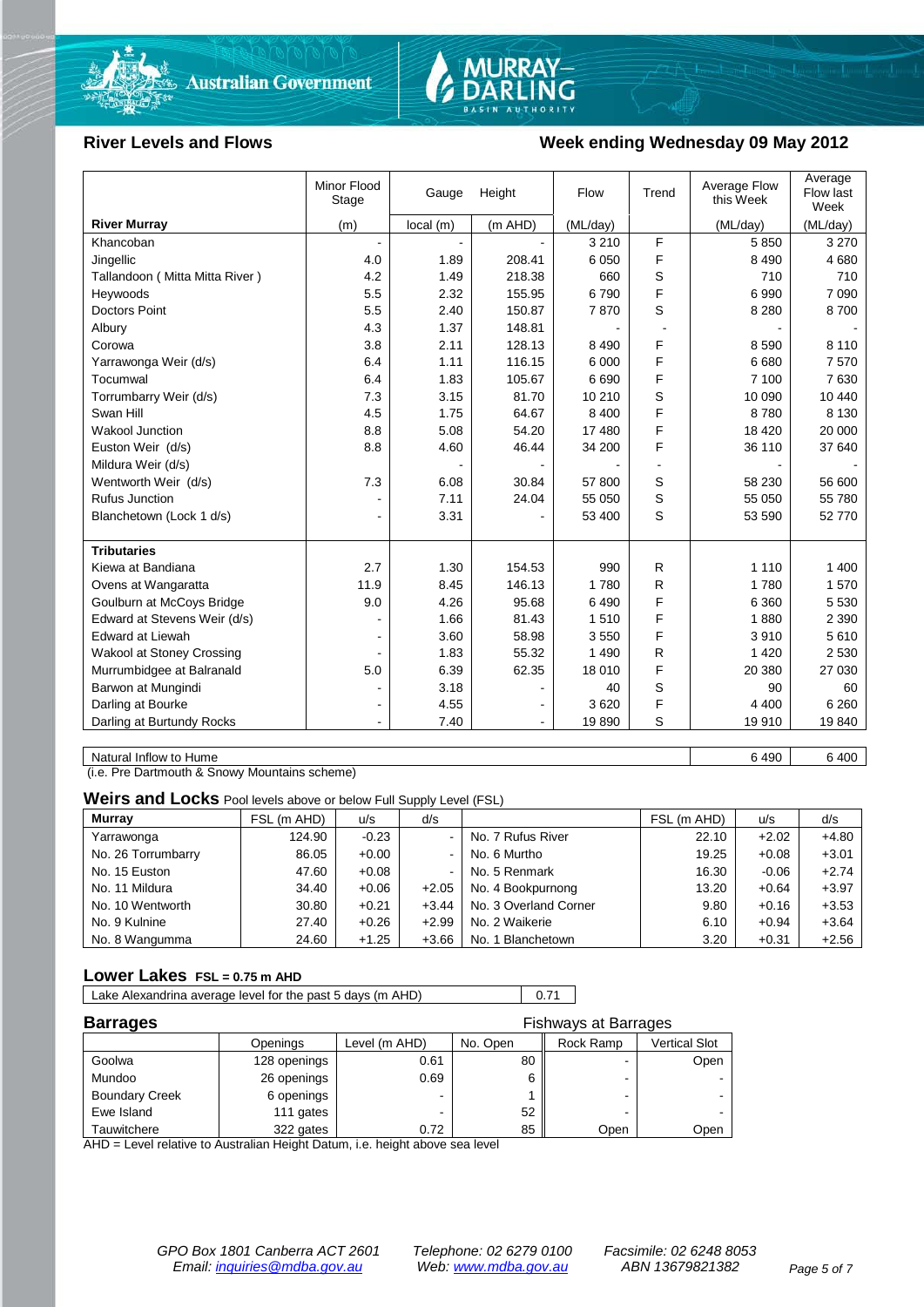

**Australian Government** 



### **Week ending Wednesday 09 May 2012**





#### **State Allocations (as at 09 May 2012)**

#### **NSW - Murray Valley**

| High security    | 100% |
|------------------|------|
| General security | 100% |
|                  |      |

#### **NSW – Murrumbidgee Valley Victorian - Goulburn Valley**

| High security    | 100% |
|------------------|------|
| General security | 100% |

#### **NSW - Lower Darling South Australia – Murray Valley**

|                  | 100% |
|------------------|------|
| High security    |      |
| General security | 100% |
|                  |      |

| Victorian - Murray Valley |      |  |  |  |
|---------------------------|------|--|--|--|
| High reliability          | 100% |  |  |  |
| Low reliability           | 0%   |  |  |  |

| Victorian - Goulburn Valley |       |  |  |  |
|-----------------------------|-------|--|--|--|
| High reliability            | 100%  |  |  |  |
| Low reliability             | $0\%$ |  |  |  |

| eliabilitv | 0% |  |
|------------|----|--|
|            |    |  |
|            |    |  |

| South Australia – Murrav Vallev |      |  |  |  |
|---------------------------------|------|--|--|--|
| High security                   | 100% |  |  |  |

NSW : <http://www.water.nsw.gov.au/About-us/Media-releases/media/default.aspx><br>VIC : http://www.g-mwater.com.au/water-resources/allocations/current.asp VIC : <http://www.g-mwater.com.au/water-resources/allocations/current.asp><br>SA : http://www.waterforgood.sa.gov.au/category/news/

<http://www.waterforgood.sa.gov.au/category/news/>